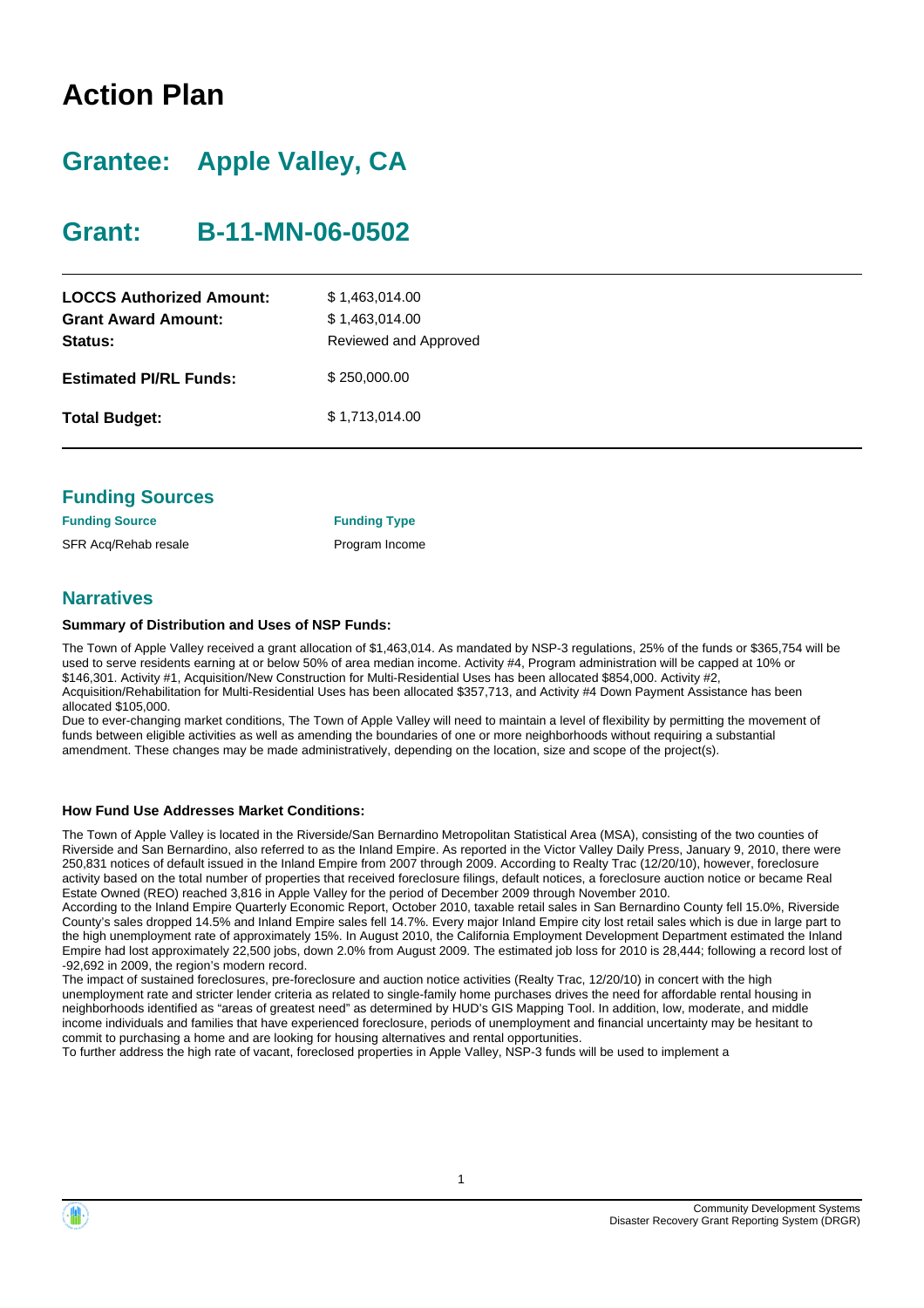down payment assistance program designed to assist qualified households whose incomes do not exceed 50 percent of area median income with conventional, FHA and other approved loan products in neighborhoods of greatest need.

#### **Ensuring Continued Affordability:**

The duration of assistance will be regulated by HOME affordability covenants meeting, at minimum, requirements set by HOME regulations will be placed on all properties participating in this program. Continued affordability for NSP-3 assisted housing will be ensured through the use of covenants/deed restrictions or complying with HOME monitoring requirements, as applicable. See Section 3 Definitions and Descriptions; Long-term Affordability.

Long-Term Affordability requirements will comply with HOME program standards at 24 CFR 92.252(a), (c), (e), (f), and 92.254. All NSP-3 assisted units will meet the affordability requirements for not less than the applicable periods determined by the amount of assistance. The affordability requirements will be imposed by use of a deed restriction on the assisted property.

#### **Definition of Blighted Structure:**

The Town of Apple Valley utilizes the State of California's definition of blight as found at California Health and Safety Code Sections 33030 - 33039.

#### **Definition of Affordable Rents:**

"Affordable rents" shall be defined as 30% of the household's adjusted income, less utility allowances as adopted by the San Bernardino County's Housing Authority for the Section 8 program, as appropriate. Apple Valley will use HUD's Fair Market Rent schedule for the Riverside/San Bernardino MSA. Should additional rent subsidies be needed, these funds will be required from other sources of funding. "Affordable mortgage payments"-- principal, interest, taxes and insurance shall not exceed 30% of household's adjusted income

#### **Housing Rehabilitation/New Construction Standards:**

The following standards will apply for all NSP-3 rehabilitation assisted activities: California Building Code, 2007 Edition, volumes 1,2 with Appendix F,G,H,I,J 2006 International Property Maintenance code California Electrical Code, 2007 Edition California Electrical Code, 2007 Edition California Mechanical Code, 2007 Edition California Energy Code 2007 Edition

ADA and Section 504 compliance

Any NSP-3 funds used for rehabilitation will comply with the existing standards of the Town's Residential Rehabilitation Loan Program (RRLP), which has been previously funded from CDBG, HOME and redevelopment housing set-asides. The first priority will be to eliminate and cure pre-existing code violations and health and safety hazards. General property improvements may be addressed only after all health and safety issues are addressed. The Town of Apple Valley will encourage the use of NSP-3 Recommended Energy Efficient and Environmentally-Friendly Green Elements as identified in Attachment C in the NSP-3 Notice.

#### **Vicinity Hiring:**

The Town of Apple Valley will ensure compliance with the statutory and regulatory requirements of Section 3 in its own operations, and those of covered contractors for new employment, training, or contracting opportunities that are created during the expenditure of covered funding. Responsibilities include:

1. Implementing procedures to notify Section 3 residents[i] and business concerns[ii] about training and employment opportunities generated by Section 3 covered assistance;

2. Implementing procedures to notify Section 3 business concerns about the availability of contracting opportunities generated by Section 3 covered assistance;

3. Notifying potential contractors completing working on Section 3 covered projects of their responsibilities;

4. Incorporating the Section 3 Clause (verbatim) into all covered solicitations and contracts

[see 24 CFR Part 135.38];

5. Facilitating the training and employment of Section 3 residents and the awarding of contracts to Section 3 business concerns;

- 6. Assisting and actively cooperating with the Department in obtaining the compliance of contractors and subcontractors;
- 7. Refraining from entering into contracts with contractors that are in violation with the Section 3 regulations;
- 8. Documenting actions taken to comply with Section 3; and

9. Submitting Section 3 annual Summary Reports (form HUD-60002) in accordance with

24 CFR Part 135.90.

#### **Procedures for Preferences for Affordable Rental Dev.:**

The Town of Apple Valley encourages and supports the development of affordable rental housing projects. The Town's adopted Strategic Plan Priorities include:

- n Expand the supply of affordable housing
- n Assist in reducing housing costs of extremely low-and low-income households
- n Preserve the existing housing stock

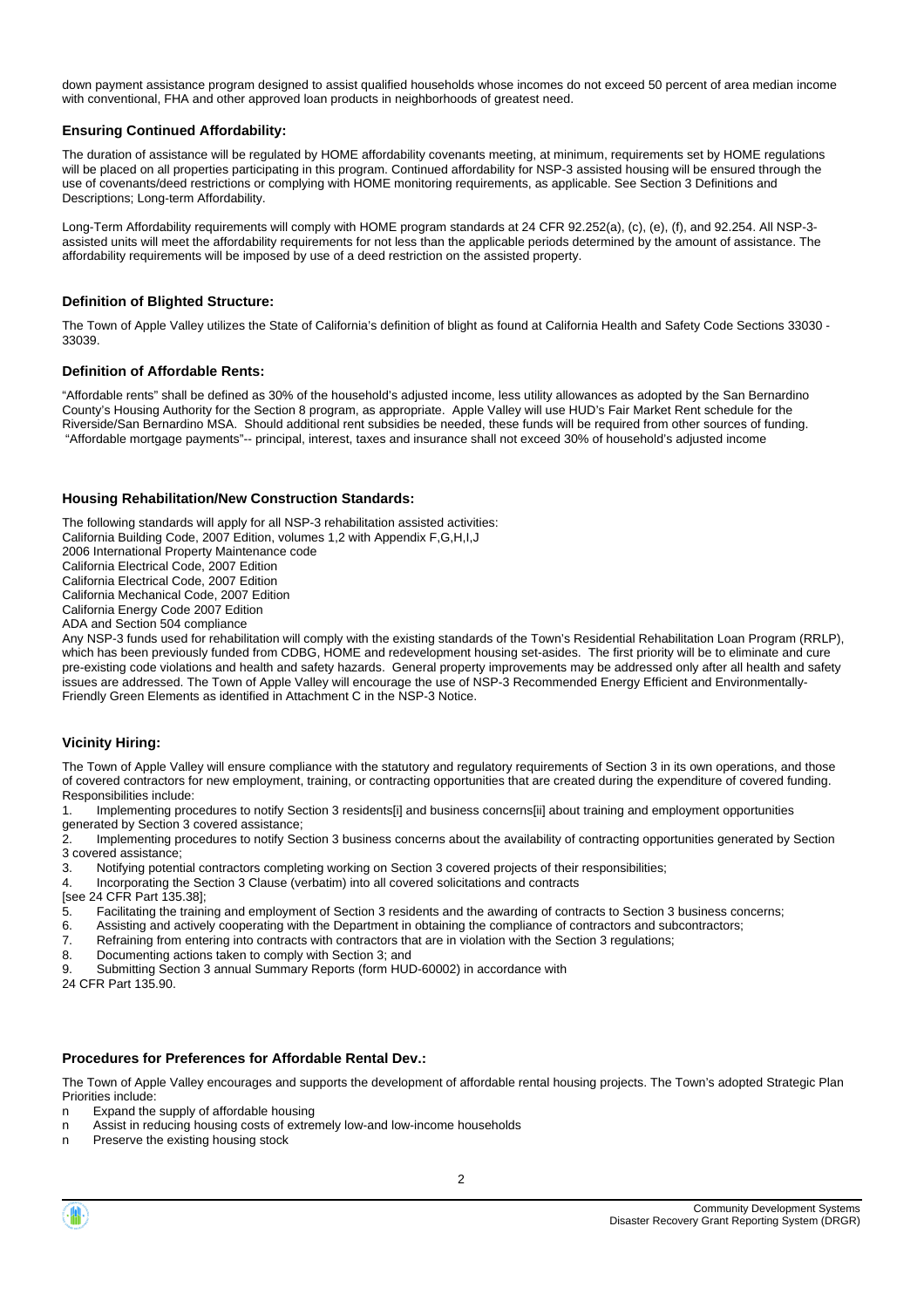Some of the activities the Town may undertake include acquisition/rehabilitation of existing buildings, acquisition of land and new construction. The Town will endeavor to partner with non-profit and for-profit development entities for the purpose of developing affordable rental housing.

The development of affordable rental housing not only furthers the goals of producing mandated affordable housing in our community, but will provide numerous benefits to the community such as: (1) Neighborhood stabilization; (2) The provision of high quality, rental housing, (3) Diversification of housing stock and, (4) Assisting the Town in meeting its RHNA and Housing Element requirements.

#### **Grantee Contact Information:**

NSP3 Program Administrator Contact Information Name (Last, First) Moore, Christopher Email Address cmoore@applevalley.org Phone Number 760 240-7000 extension 7921 Mailing Address 14955 Dale Evans Parkway, Apple Valley, CA 92307

# **Project Summary**

| Project# | <b>Project Title</b>              | <b>Grantee Activity #</b>     | <b>Activity Title</b>                                      |
|----------|-----------------------------------|-------------------------------|------------------------------------------------------------|
| 001      | Program Administration            | 01                            | Program Administration                                     |
| 002      | New Construction//Acquisition for | 005                           | New Construction LH 25% Set-aside                          |
|          |                                   | 02                            | <b>Acquisition/New Construction MFR</b>                    |
| 004      | Down Payment Assistance           | 004                           | Down Payment Assistance                                    |
| 03       | Acquisition/Rehab for MFR Uses    | 03                            | Acquisition/Rehabilitation for MFR Uses                    |
| 5        | Acquisition/Rehabilitation for    | 001                           | Acquisition/Rehabilitation for Single<br><b>Family Use</b> |
|          |                                   | 002                           | Acquisition/Rehabilitation of Single Family<br>Use         |
| 9999     | <b>Restricted Balance</b>         | No activities in this project |                                                            |

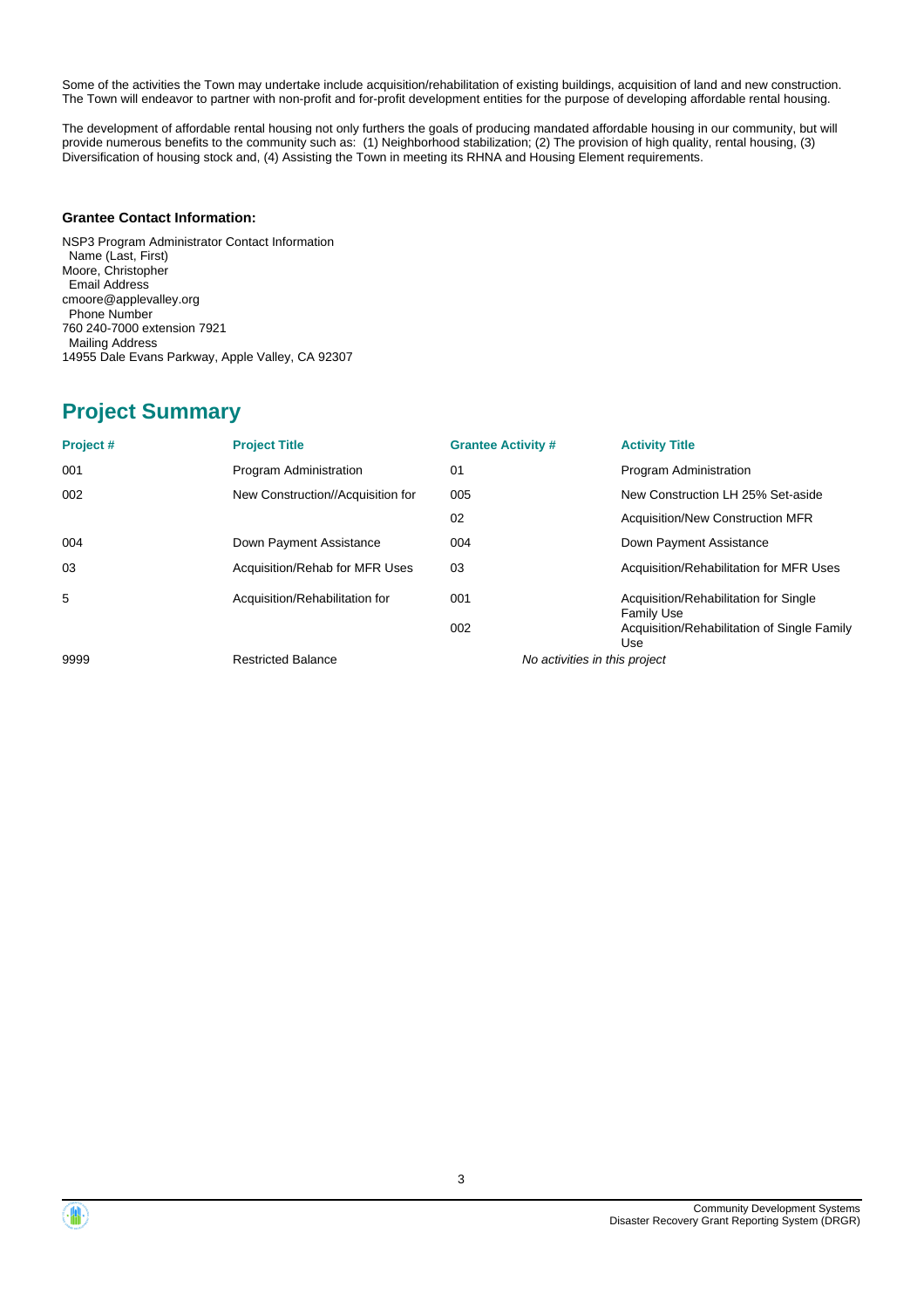# **Activities**

# **Project # / 001 / Program Administration**

| <b>Grantee Activity Number:</b><br><b>Activity Title:</b>     | 01<br><b>Program Administration</b>     |              |  |  |
|---------------------------------------------------------------|-----------------------------------------|--------------|--|--|
|                                                               |                                         |              |  |  |
| <b>Activity Type:</b>                                         | <b>Activity Status:</b>                 |              |  |  |
| Administration                                                | <b>Under Way</b>                        |              |  |  |
| <b>Project Number:</b>                                        | <b>Project Title:</b>                   |              |  |  |
| 001                                                           | Program Administration                  |              |  |  |
| <b>Projected Start Date:</b>                                  | <b>Projected End Date:</b>              |              |  |  |
| 03/07/2011                                                    | 03/07/2022                              |              |  |  |
| <b>Project Draw Block by HUD:</b>                             | <b>Project Draw Block Date by HUD:</b>  |              |  |  |
| Not Blocked                                                   |                                         |              |  |  |
| <b>Activity Draw Block by HUD:</b>                            | <b>Activity Draw Block Date by HUD:</b> |              |  |  |
| Not Blocked                                                   |                                         |              |  |  |
| <b>Block Drawdown By Grantee:</b>                             | <b>Total Budget:</b>                    | \$146,301.00 |  |  |
| Not Blocked                                                   | <b>Most Impacted and</b>                |              |  |  |
| <b>National Objective:</b>                                    | <b>Distressed Budget:</b>               | \$0.00       |  |  |
| Not Applicable - (for Planning/Administration or Unprogrammed | <b>Other Funds:</b>                     | \$0.00       |  |  |
| Funds only)                                                   | <b>Total Funds:</b>                     | \$146,301.00 |  |  |

**Benefit Report Type:**

NA

## **Activity is being carried out by**

No

#### **Organization carrying out Activity:**

Town of Apple Valley

### **Proposed budgets for organizations carrying out Activity:**

## **Responsible Organization Organization Type Proposed Budget**

Town of Apple Valley Superior Contract Contract Contract Contract Contract Contract Contract Contract Contract Contract Contract Contract Contract Contract Contract Contract Contract Contract Contract Contract Contract Con

**Activity is being carried out through:**

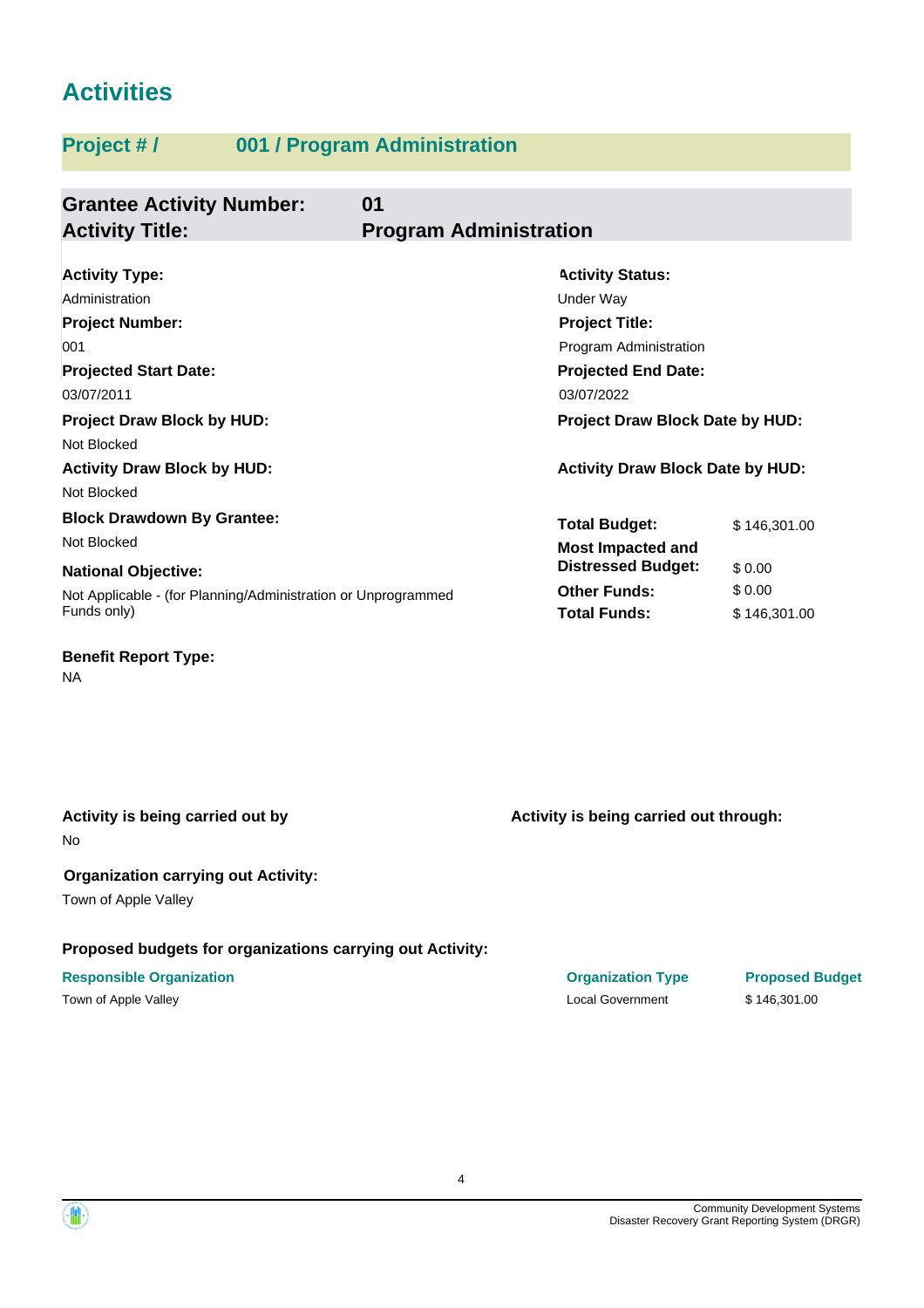#### **Location Description:**

N/A

#### **Activity Description:**

Administrative funds will be used in conformance with 24 CFR 570.206. Eligible pre-award costs may be incurred in order to develop the NSP-3 Plan and undertake other administrative actions necessary to receive the grant.j

| <b>Environmental Assessment:</b> | <b>EXEMPT</b> |
|----------------------------------|---------------|
|                                  |               |

**Environmental** None

# **Project # / 002 / New Construction//Acquisition for MFR Uses**

| <b>Grantee Activity Number:</b><br><b>Activity Title:</b>                                                | 005<br><b>New Construction LH 25% Set-aside</b>  |                                                                |  |  |
|----------------------------------------------------------------------------------------------------------|--------------------------------------------------|----------------------------------------------------------------|--|--|
| <b>Activity Type:</b><br>Construction of new housing                                                     | <b>Activity Status:</b><br>Under Way             |                                                                |  |  |
| <b>Project Number:</b><br>002                                                                            |                                                  | <b>Project Title:</b><br>New Construction//Acquisition for MFR |  |  |
| <b>Projected Start Date:</b><br>03/07/2010                                                               | <b>Projected End Date:</b><br>03/07/2022         |                                                                |  |  |
| <b>Project Draw Block by HUD:</b><br>Not Blocked                                                         |                                                  | <b>Project Draw Block Date by HUD:</b>                         |  |  |
| <b>Activity Draw Block by HUD:</b><br>Not Blocked                                                        | <b>Activity Draw Block Date by HUD:</b>          |                                                                |  |  |
| <b>Block Drawdown By Grantee:</b><br>Not Blocked                                                         | <b>Total Budget:</b><br><b>Most Impacted and</b> | \$364,428.25                                                   |  |  |
| <b>National Objective:</b>                                                                               | <b>Distressed Budget:</b><br><b>Other Funds:</b> | \$0.00<br>\$0.00                                               |  |  |
| LH25: Funds targeted for housing for households whose incomes<br>are at or under 50% Area Median Income. | <b>Total Funds:</b>                              | \$364,428.25                                                   |  |  |
| <b>Denatt Denant Tunes</b>                                                                               |                                                  |                                                                |  |  |

Direct (Households) **Benefit Report Type:**

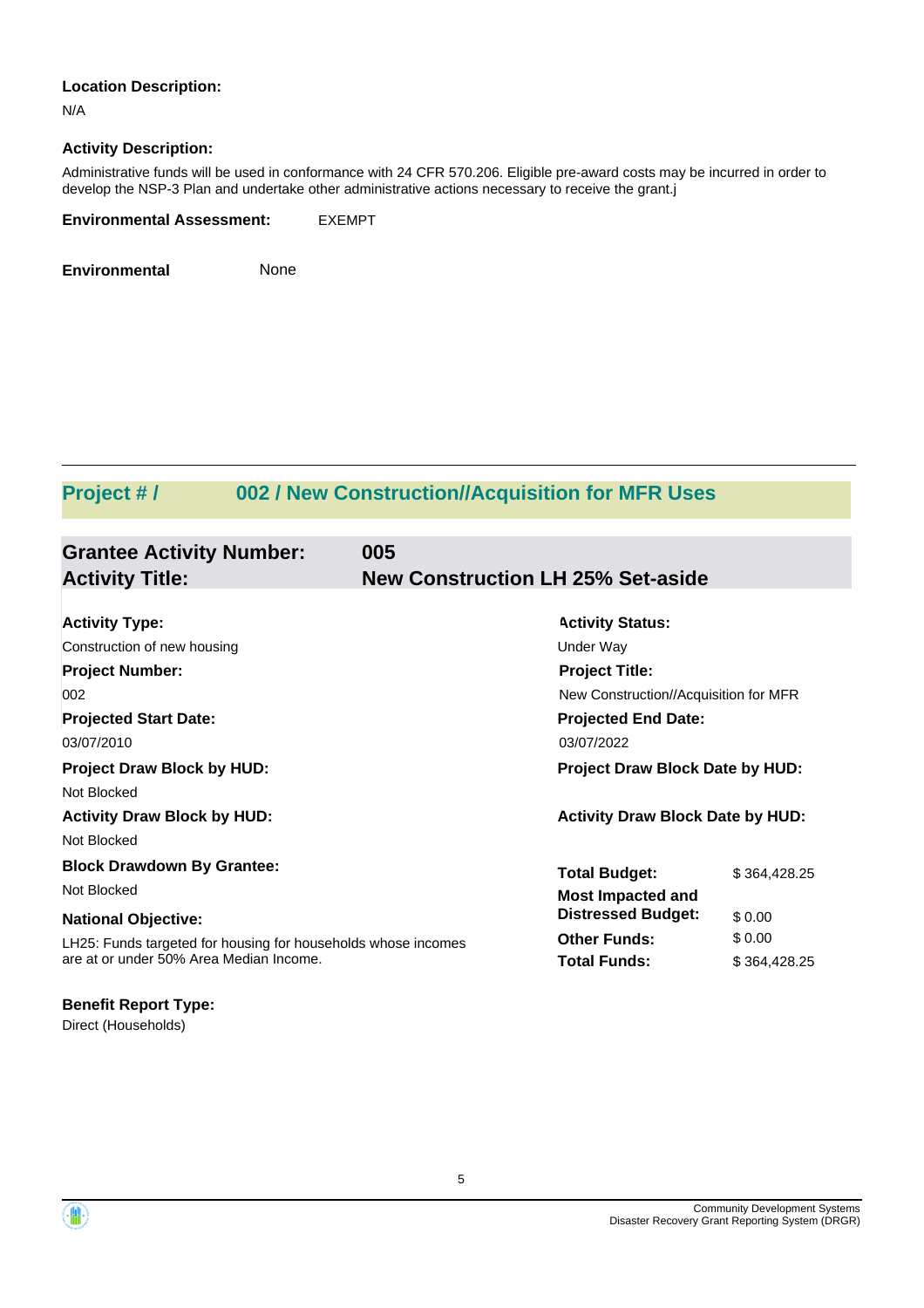| <b>Proposed Beneficiaries</b><br># Renter Households | <b>Total</b><br>5 | Low          | <b>Mod</b> | Low/Mod%<br>0.00 |
|------------------------------------------------------|-------------------|--------------|------------|------------------|
| # of Households                                      | 5                 |              |            | 0.00             |
| <b>Proposed Accomplishments</b>                      |                   | <b>Total</b> |            |                  |
| # of Multifamily Units                               |                   | 5            |            |                  |
| # of Housing Units                                   |                   | 5            |            |                  |

#### **Activity is being carried out by**

No

#### **Organization carrying out Activity:**

Town of Apple Valley

#### **Proposed budgets for organizations carrying out Activity:**

| <b>Responsible Organization</b> |
|---------------------------------|
|---------------------------------|

Town of Apple Valley Local Government \$ 364,428.25

**Activity is being carried out through:**

**Responsible Organization Organization Type Proposed Budget**

#### **Location Description:**

A. Otoe Road, east to Dale Evans Parkway, south to Thunderbird Road, west to Rancherias Road, north to Otoe Road. (Exhibit 1).

- B. Sequoia Road immediately south of Bear Valley Road and west of Kiowa Road. (Exhibit 2).
- C. Ottawa Road east to Manhasset, south to Sitting Bull Road, west to Navajo Road. (Exhibit 3).
- D. Pahute Road east to Pawnee Road, south to Klamath Road, west to Algonquin Road. (Exhibit 4).<br>E. Ottawa Road east to Mohawk Road. south to Lone Eagle. west to Kiowa Road. (Exhibit 5).
- E. Ottawa Road east to Mohawk Road, south to Lone Eagle, west to Kiowa Road. (Exhibit 5).

#### **Activity Description:**

 Funds may be used for acquisition and/or construction of multi-residential rental housing or transitional housing facilities. Apple Valley may partner with non-profit or for-profit developers and may endeavor to participate in joint regional partnerships to further carry out continuum-of-care goals which may include transitional housing. Affordability covenants meeting, at a minimum, requirements set by HOME regulations will be placed on all properties participating in this program. The average purchase discount for all foreclosure properties purchased with NSP-3 funds shall be at least 1%.

**Environmental Assessment:** COMPLETED

**Environmental** None

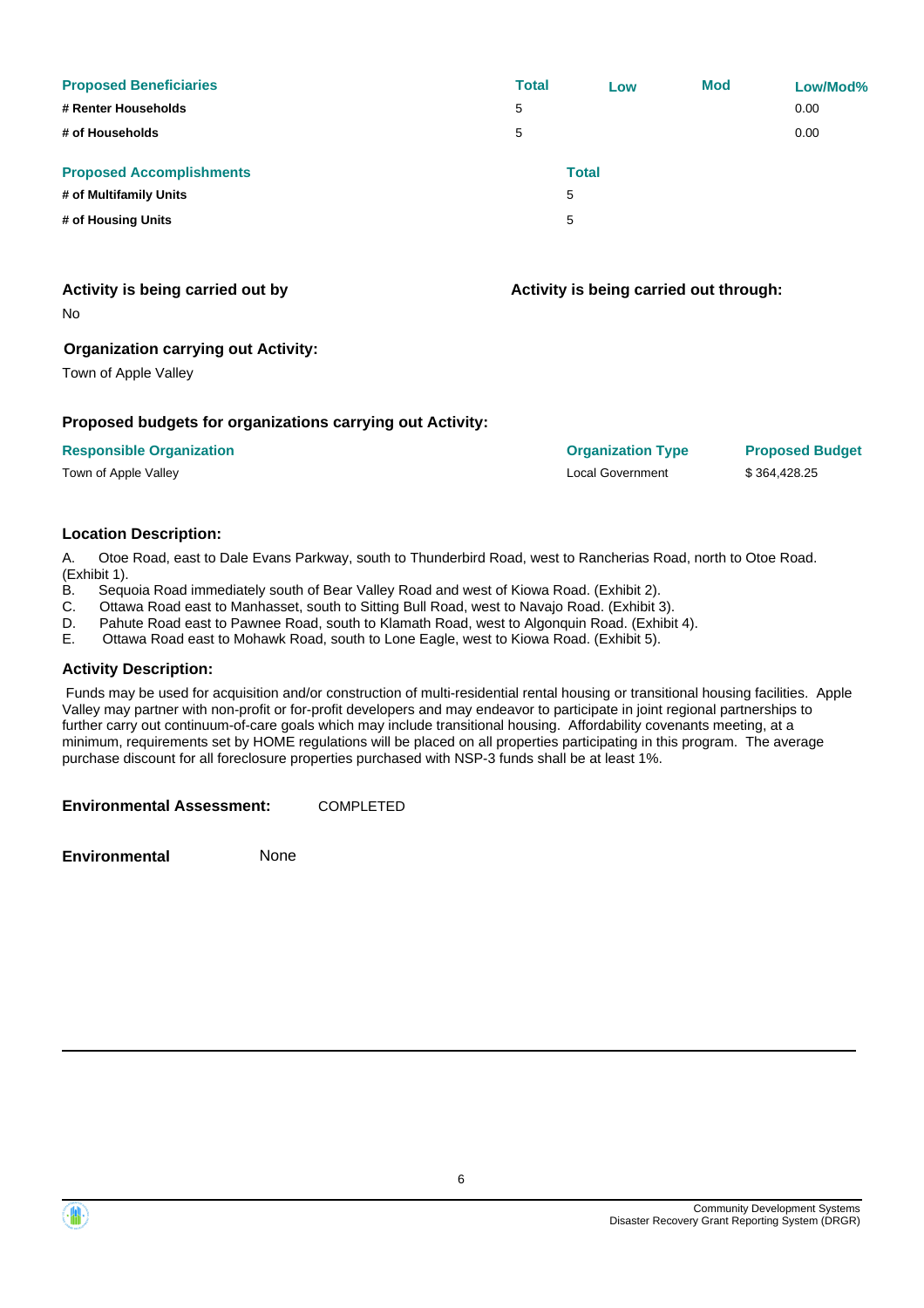**Grantee Activity Number: 02**

## **Activity Title: Acquisition/New Construction MFR**

| <b>Activity Type:</b>                                        | <b>Activity Status:</b>                 |              |  |
|--------------------------------------------------------------|-----------------------------------------|--------------|--|
| Construction of new housing                                  | Under Way                               |              |  |
| <b>Project Number:</b>                                       | <b>Project Title:</b>                   |              |  |
| 002                                                          | New Construction//Acquisition for MFR   |              |  |
| <b>Projected Start Date:</b>                                 | <b>Projected End Date:</b>              |              |  |
| 03/07/2011                                                   | 03/14/2022                              |              |  |
| <b>Project Draw Block by HUD:</b>                            | Project Draw Block Date by HUD:         |              |  |
| Not Blocked                                                  |                                         |              |  |
| <b>Activity Draw Block by HUD:</b>                           | <b>Activity Draw Block Date by HUD:</b> |              |  |
| Not Blocked                                                  |                                         |              |  |
| <b>Block Drawdown By Grantee:</b>                            | <b>Total Budget:</b>                    | \$489,863.58 |  |
| Not Blocked                                                  | <b>Most Impacted and</b>                |              |  |
| <b>National Objective:</b>                                   | <b>Distressed Budget:</b>               | \$0.00       |  |
| LMMI: Low, Moderate and Middle Income National Objective for | <b>Other Funds:</b>                     | \$0.00       |  |
| NSP Only                                                     | <b>Total Funds:</b>                     | \$489,863.58 |  |

#### **Benefit Report Type:**

Direct (Households)

| <b>Proposed Beneficiaries</b>                             | <b>Total</b> | Low        | <b>Mod</b> | Low/Mod% |
|-----------------------------------------------------------|--------------|------------|------------|----------|
| # Renter Households                                       | 5            |            |            | 0.00     |
| # of Households                                           | 5            |            |            | 0.00     |
| <b>Proposed Accomplishments</b><br># of Multifamily Units |              | Total<br>5 |            |          |
| # of Housing Units                                        |              | 5          |            |          |

#### **Activity is being carried out by**

No

### **Organization carrying out Activity:**

Town of Apple Valley

### **Proposed budgets for organizations carrying out Activity:**

**Activity is being carried out through:**

**Responsible Organization Organization Type Proposed Budget** Town of Apple Valley Local Government \$ 489,863.58

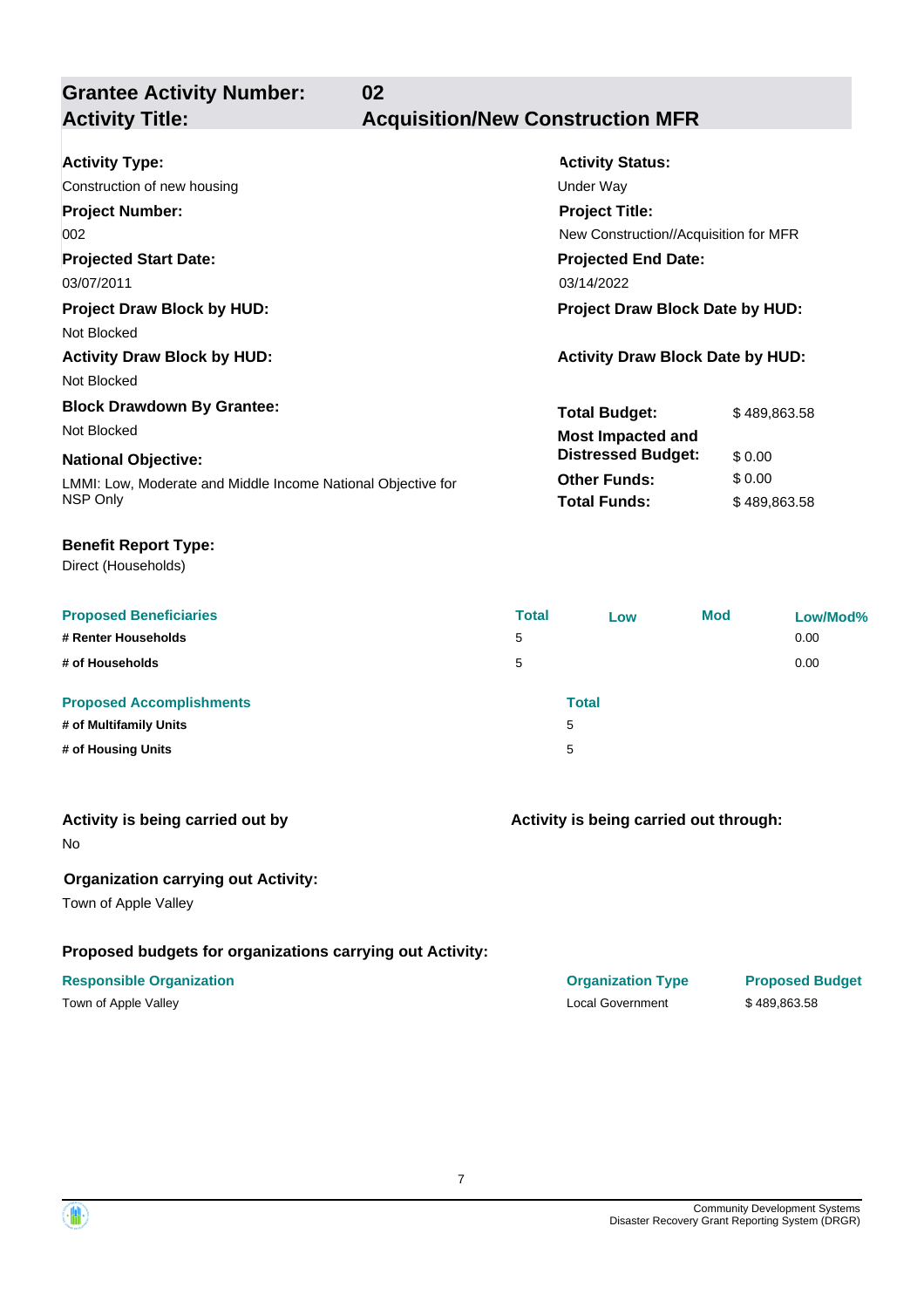#### **Location Description:**

A. Otoe Road, east to Dale Evans Parkway, south to Thunderbird Road, west to Rancherias Road, north to Otoe Road. (Exhibit 1).

- B. Sequoia Road immediately south of Bear Valley Road and west of Kiowa Road. (Exhibit 2).
- C. Ottawa Road east to Manhasset, south to Sitting Bull Road, west to Navajo Road. (Exhibit 3).
- D. Pahute Road east to Pawnee Road, south to Klamath Road, west to Algonquin Road. (Exhibit 4).
- E. Ottawa Road east to Mohawk Road, south to Lone Eagle, west to Kiowa Road. (Exhibit 5).

#### **Activity Description:**

Funds may be used for acquisition and/or construction of multi-residential rental housing or transitional housing facilities. Apple Valley may partner with non-profit or for-profit developers and may endeavor to participate in joint regional partnerships to further carry out continuum-of-care goals which may include transitional housing. Affordability covenants meeting, at a minimum, requirements set by HOME regulations will be placed on all properties participating in this program. The average purchase discount for all foreclosure properties purchased with NSP-3 funds shall be at least 1%.

**Environmental Assessment:** COMPLETED

**Environmental** None

## **Project # / 004 / Down Payment Assistance**

| <b>Grantee Activity Number:</b>                              | 004                            |                                         |              |  |  |  |
|--------------------------------------------------------------|--------------------------------|-----------------------------------------|--------------|--|--|--|
| <b>Activity Title:</b>                                       | <b>Down Payment Assistance</b> |                                         |              |  |  |  |
| <b>Activity Type:</b>                                        |                                | <b>Activity Status:</b>                 |              |  |  |  |
| Homeownership Assistance to low- and moderate-income         |                                | Completed                               |              |  |  |  |
| <b>Project Number:</b>                                       | <b>Project Title:</b>          |                                         |              |  |  |  |
| 004                                                          | Down Payment Assistance        |                                         |              |  |  |  |
| <b>Projected Start Date:</b>                                 | <b>Projected End Date:</b>     |                                         |              |  |  |  |
| 03/07/2011                                                   | 03/07/2022                     |                                         |              |  |  |  |
| <b>Project Draw Block by HUD:</b>                            |                                | <b>Project Draw Block Date by HUD:</b>  |              |  |  |  |
| Not Blocked                                                  |                                |                                         |              |  |  |  |
| <b>Activity Draw Block by HUD:</b>                           |                                | <b>Activity Draw Block Date by HUD:</b> |              |  |  |  |
| Not Blocked                                                  |                                |                                         |              |  |  |  |
| <b>Block Drawdown By Grantee:</b>                            |                                | <b>Total Budget:</b>                    | \$104,504.84 |  |  |  |
| Not Blocked                                                  |                                | <b>Most Impacted and</b>                |              |  |  |  |
| <b>National Objective:</b>                                   |                                | <b>Distressed Budget:</b>               | \$0.00       |  |  |  |
| LMMI: Low, Moderate and Middle Income National Objective for |                                | <b>Other Funds:</b>                     | \$0.00       |  |  |  |
| <b>NSP Only</b>                                              |                                | <b>Total Funds:</b>                     | \$104,504.84 |  |  |  |

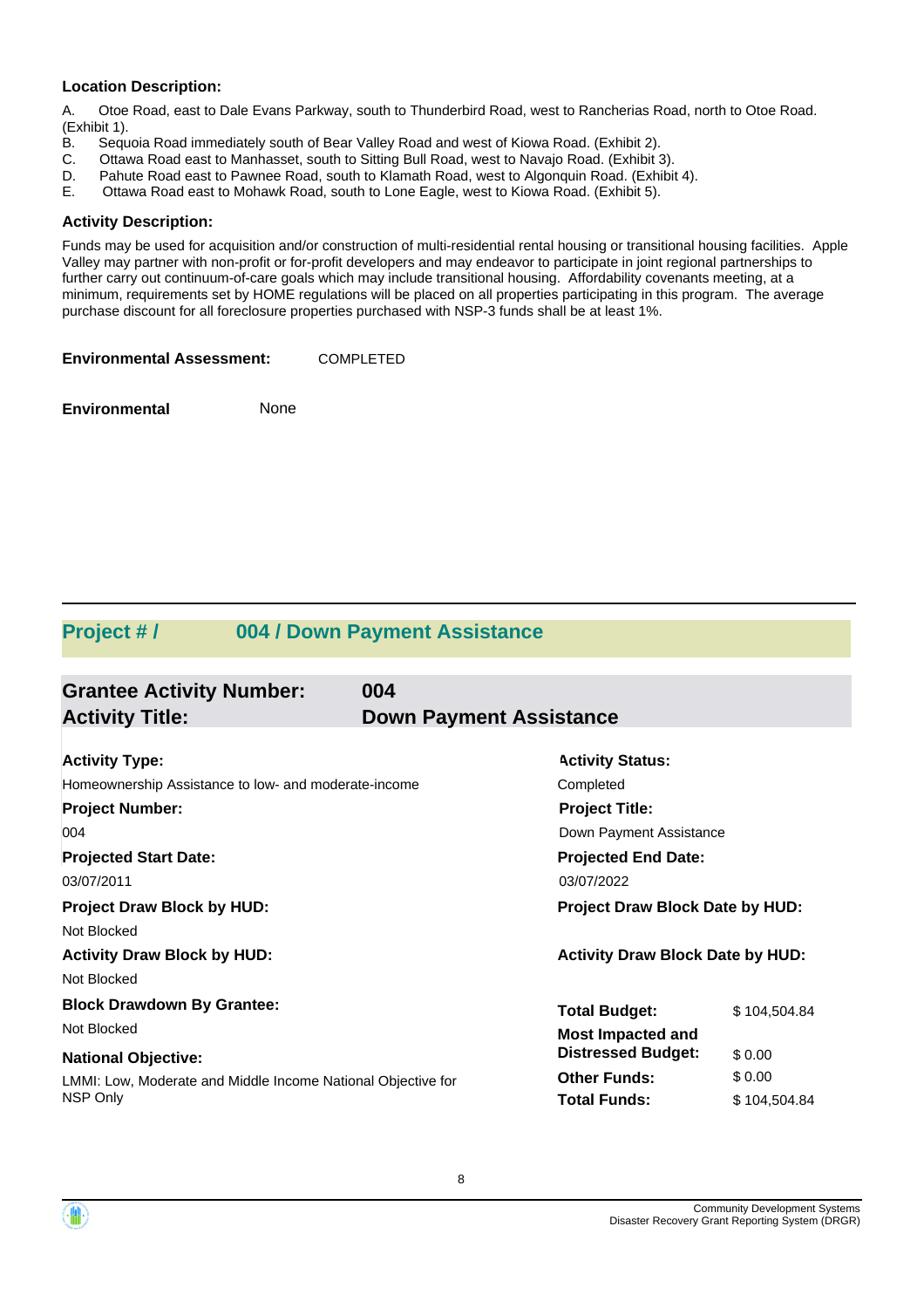#### **Benefit Report Type:**

Direct (Households)

| <b>Proposed Beneficiaries</b>   | <b>Total</b> | Low          | <b>Mod</b> | Low/Mod% |
|---------------------------------|--------------|--------------|------------|----------|
| # Owner Households              | 3            |              |            | 0.00     |
| # of Households                 | 3            |              |            | 0.00     |
| <b>Proposed Accomplishments</b> |              | <b>Total</b> |            |          |
| # of Singlefamily Units         |              | 3            |            |          |
| # of Housing Units              |              | 3            |            |          |
|                                 |              |              |            |          |

#### **Activity is being carried out by**

**Activity is being carried out through:**

No

#### **Organization carrying out Activity:**

Town of Apple Valley

#### **Proposed budgets for organizations carrying out Activity:**

| <b>Responsible Organization</b> | <b>Organization Type</b> | <b>Proposed Budget</b> |
|---------------------------------|--------------------------|------------------------|
| Town of Apple Valley            | Local Government         | \$104.504.84           |

#### **Location Description:**

A. Otoe, Road east to Dale Evans Parkway, south to Thunderbird Road, west to Rancherias Road. (Exhibit 1).

B. Bear Valley Road east to Kiowa, south to Del Oro Road, west to Deep Creek Road. (Exhibit 2).

C. Ottawa Road east to Manhasset, south to Sitting Bull Road, west to Navajo Road. (Exhibit 3).

D. Pahute Road east to Pawnee Road, south to Klamath road, west to Algonquin Road. (Exhibit 4).

E. Ottawa Road east to Mohawk Road, south to Lone Eagle Road, west to Kiowa Road. (Exhibit 5).

#### **Activity Description:**

The Down Payment Assistance Program will provide down payment assistance, including closing costs, to income eligible households earning no greater than 80% of adjusted median income.

**Environmental Assessment:** COMPLETED

**Environmental** None

# **Project # / 03 / Acquisition/Rehab for MFR Uses**

**Grantee Activity Number: 03**

9

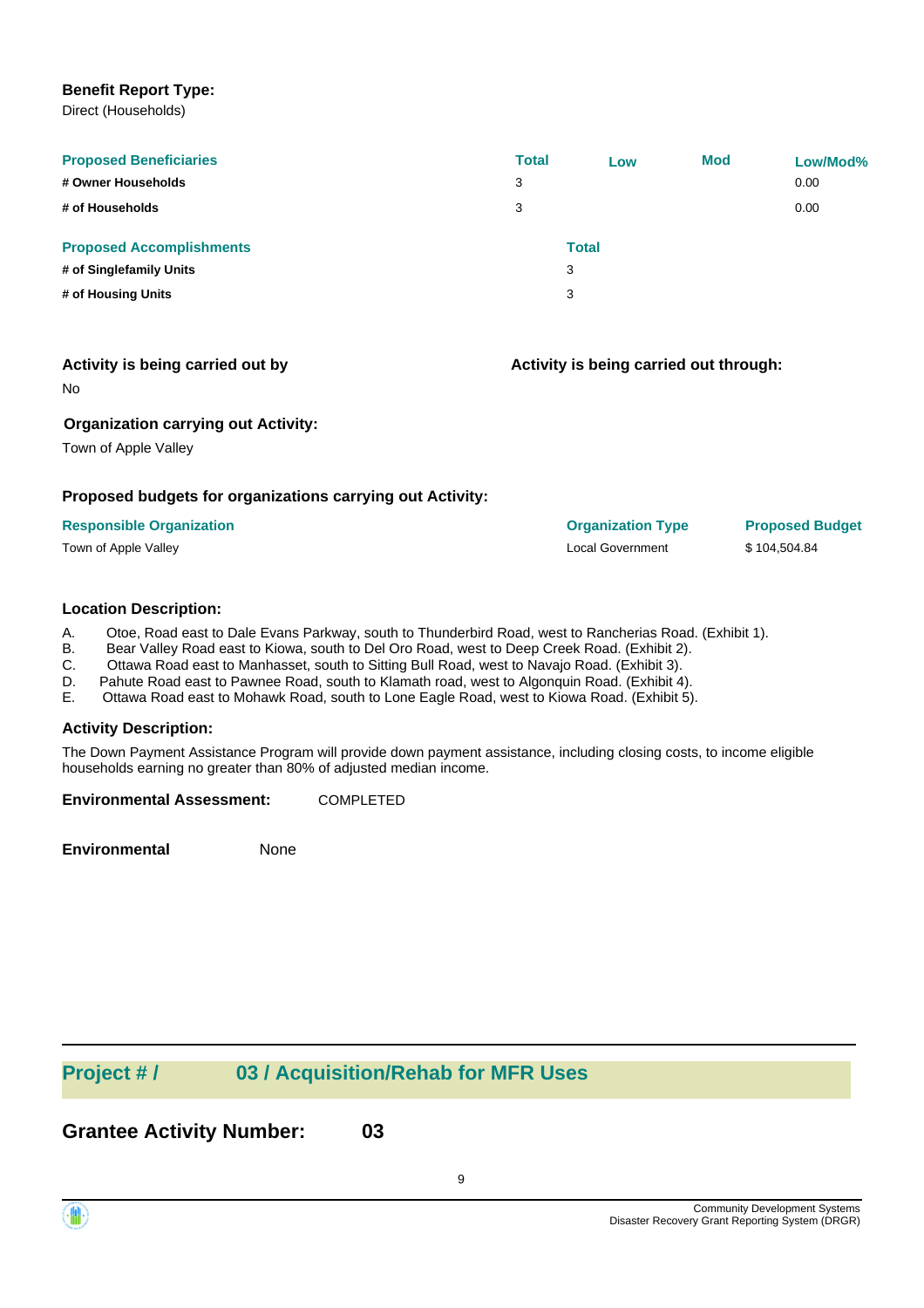# **Activity Title: Acquisition/Rehabilitation for MFR Uses**

| <b>Activity Type:</b>                                        | <b>Activity Status:</b>                 |              |
|--------------------------------------------------------------|-----------------------------------------|--------------|
| Acquisition - general                                        | Under Way                               |              |
| <b>Project Number:</b>                                       | <b>Project Title:</b>                   |              |
| 03                                                           | Acquisition/Rehab for MFR Uses          |              |
| <b>Projected Start Date:</b>                                 | <b>Projected End Date:</b>              |              |
| 03/07/2011                                                   | 03/07/2022                              |              |
| <b>Project Draw Block by HUD:</b>                            | <b>Project Draw Block Date by HUD:</b>  |              |
| Not Blocked                                                  |                                         |              |
| <b>Activity Draw Block by HUD:</b>                           | <b>Activity Draw Block Date by HUD:</b> |              |
| Not Blocked                                                  |                                         |              |
| <b>Block Drawdown By Grantee:</b>                            | <b>Total Budget:</b>                    | \$211,000.00 |
| Not Blocked                                                  | <b>Most Impacted and</b>                |              |
| <b>National Objective:</b>                                   | <b>Distressed Budget:</b>               | \$0.00       |
| LMMI: Low, Moderate and Middle Income National Objective for | <b>Other Funds:</b>                     | \$0.00       |
| NSP Only                                                     | <b>Total Funds:</b>                     | \$211,000.00 |
|                                                              |                                         |              |

#### **Benefit Report Type:**

NA

| <b>Proposed Accomplishments</b> | <b>Total</b> |
|---------------------------------|--------------|
| # of Multifamily Units          | 5            |
| # of Housing Units              | 5            |
| # of Properties                 | 5            |

| Activity is being carried out by |  |
|----------------------------------|--|
| No                               |  |

#### **Organization carrying out Activity:**

Town of Apple Valley

#### **Proposed budgets for organizations carrying out Activity:**

### **Responsible Organization Organization Type Proposed Budget**

Town of Apple Valley **Sample Valley** Construction Construction Construction Construction Construction Construction Construction Construction Construction Construction Construction Construction Construction Construction Con

## **Location Description:**

A. Otoe Road, east to Dale Evans Parkway, south to Thunderbird Road, west to Rancherias Road, north to



**Activity is being carried out through:**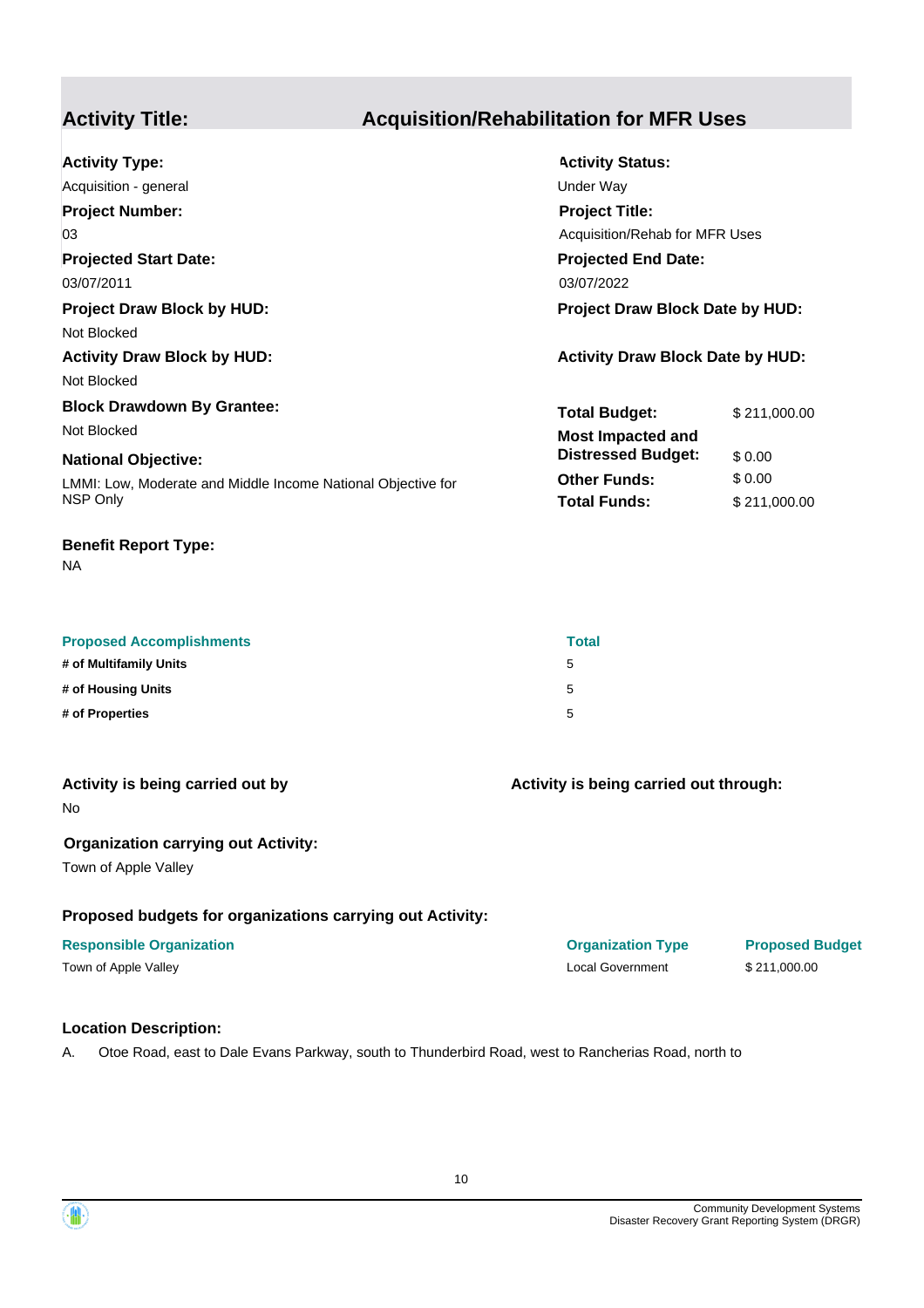Otoe Road. (Exhibit 1).

- B. Ottawa Road east to Manhasset, south to Sitting Bull, west to Navajo Road. (Exhibit 3).
- C. Pahute Road east to Pawnee Road, south to Klamath Road, west to Algonquin Road. (Exhibit 4).
- D. Ottawa Road east to Mohawk Road, south to Lone Eagle, west to Kiowa Road. (Exhibit 5).

#### **Activity Description:**

Funds will be used to acquire and rehabilitate vacant foreclosed properties for the purposes of providing affordable multiresidential rental projects or transitional housing facilities. Apple Valley may partner with non-profit as well as for-profit developers and may endeavor to participate in joint regional partnerships to further carry out continuum-of-care goals which may include transitional housing. Affordability covenants meeting, at a minimum, the requirement set by HOME regulations will be placed on all properties participating in this program. The average purchase discount for all properties purchased with NSP-3funds shall be at least 1%.

**Environmental Assessment:** COMPLETED

**Environmental** None

## **Project # / 5 / Acquisition/Rehabilitation for Single-Family Uses**

| <b>Grantee Activity Number:</b> | 001                                                     |
|---------------------------------|---------------------------------------------------------|
| <b>Activity Title:</b>          | <b>Acquisition/Rehabilitation for Single Family Use</b> |
|                                 |                                                         |
|                                 |                                                         |

| <b>Activity Type:</b>                                         | <b>Activity Status:</b>                 |              |  |
|---------------------------------------------------------------|-----------------------------------------|--------------|--|
| Rehabilitation/reconstruction of residential structures       | Under Way                               |              |  |
| <b>Project Number:</b>                                        | <b>Project Title:</b>                   |              |  |
| 5                                                             | Acquisition/Rehabilitation for Single-  |              |  |
| <b>Projected Start Date:</b>                                  | <b>Projected End Date:</b>              |              |  |
| 10/29/2012                                                    | 10/01/2022                              |              |  |
| <b>Project Draw Block by HUD:</b>                             | <b>Project Draw Block Date by HUD:</b>  |              |  |
| Not Blocked                                                   |                                         |              |  |
| <b>Activity Draw Block by HUD:</b>                            | <b>Activity Draw Block Date by HUD:</b> |              |  |
| Not Blocked                                                   |                                         |              |  |
| <b>Block Drawdown By Grantee:</b>                             | <b>Total Budget:</b>                    | \$133,500.00 |  |
| Not Blocked                                                   | <b>Most Impacted and</b>                |              |  |
| <b>National Objective:</b>                                    | <b>Distressed Budget:</b>               | \$0.00       |  |
| LH25: Funds targeted for housing for households whose incomes | <b>Other Funds:</b>                     | \$0.00       |  |
| are at or under 50% Area Median Income.                       | <b>Total Funds:</b>                     | \$133,500.00 |  |
|                                                               |                                         |              |  |

# **Benefit Report Type:**

Direct (Households)

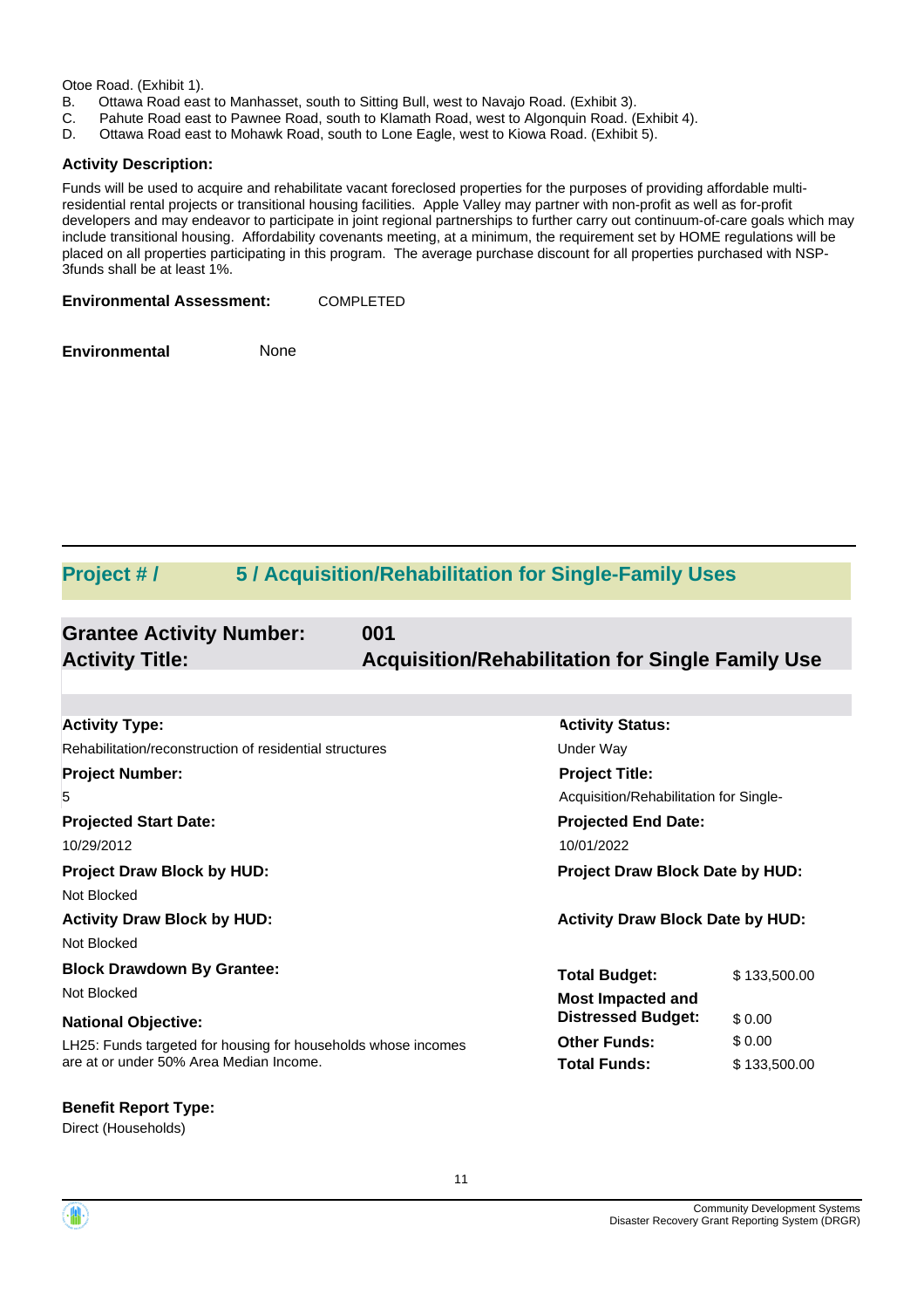| <b>Proposed Beneficiaries</b><br># Owner Households<br># of Households | <b>Total</b><br>1<br>1 | Low<br>۸<br>1 | <b>Mod</b> | Low/Mod%<br>100.00<br>100.00 |
|------------------------------------------------------------------------|------------------------|---------------|------------|------------------------------|
| <b>Proposed Accomplishments</b>                                        |                        | <b>Total</b>  |            |                              |
| # of Singlefamily Units                                                |                        |               |            |                              |
| # of Housing Units                                                     |                        |               |            |                              |
| # of Properties                                                        |                        |               |            |                              |

| Activity is being carried out by<br>No.                            | Activity is being carried out through: |                        |
|--------------------------------------------------------------------|----------------------------------------|------------------------|
| <b>Organization carrying out Activity:</b><br>Town of Apple Valley |                                        |                        |
| Proposed budgets for organizations carrying out Activity:          |                                        |                        |
| <b>Responsible Organization</b>                                    | <b>Organization Type</b>               | <b>Proposed Budget</b> |
| Town of Apple Valley                                               | <b>Local Government</b>                | \$133,500.00           |
| <b>Location Description:</b>                                       |                                        |                        |
| Properties located within eligible NSP3 areas.                     |                                        |                        |
| <b>Activity Description:</b>                                       |                                        |                        |
| Acquisition/Rehab of single family residence                       |                                        |                        |

**Environmental Assessment:** COMPLETED

**Environmental** None

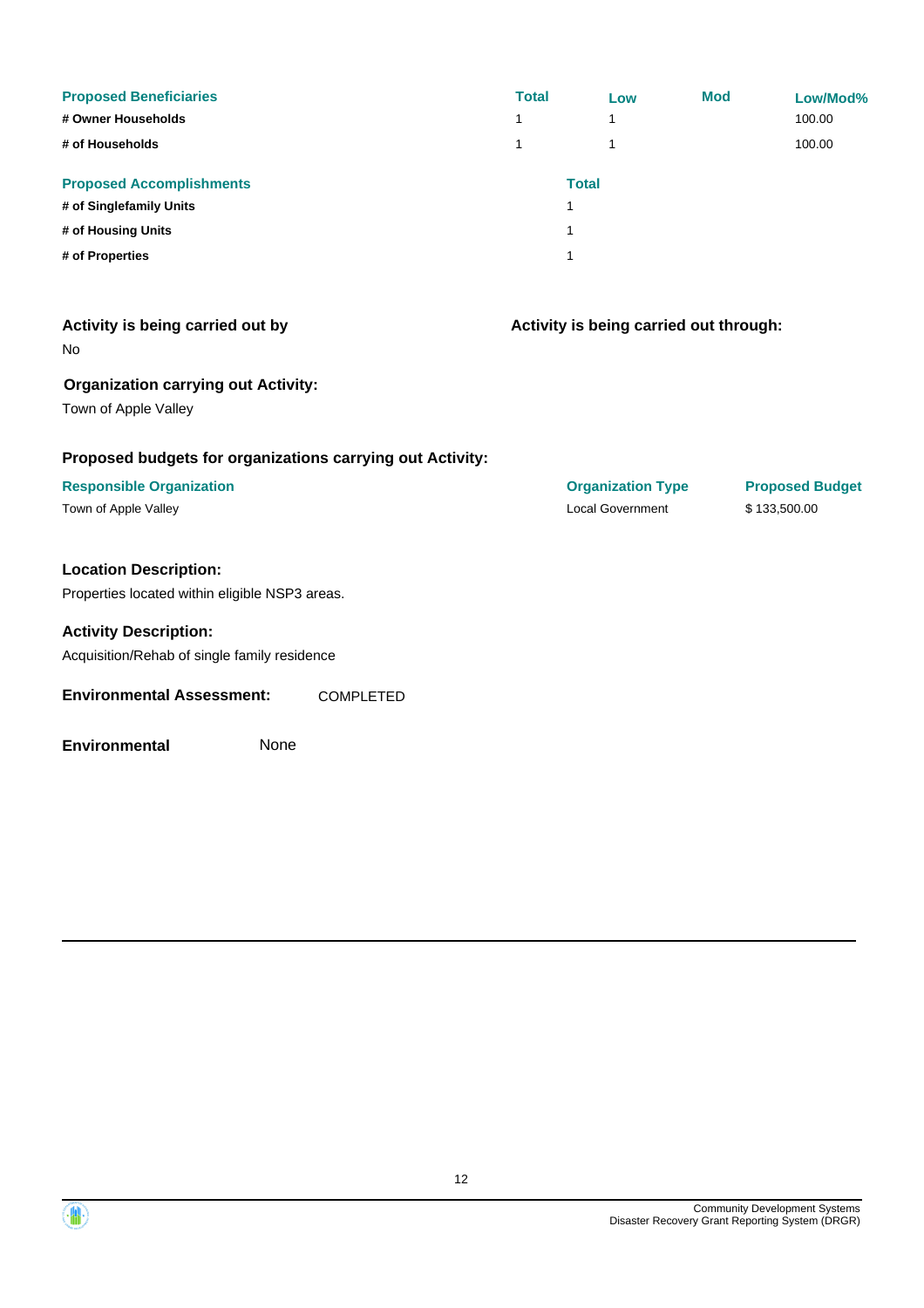**Grantee Activity Number:**

# **Activity Title: Acquisition/Rehabilitation of Single Family Use**

| <b>Activity Type:</b>                                        |              | <b>Activity Status:</b>                 |            |              |
|--------------------------------------------------------------|--------------|-----------------------------------------|------------|--------------|
| Rehabilitation/reconstruction of residential structures      |              | Under Way                               |            |              |
| <b>Project Number:</b>                                       |              | <b>Project Title:</b>                   |            |              |
| 5                                                            |              | Acquisition/Rehabilitation for Single-  |            |              |
| <b>Projected Start Date:</b>                                 |              | <b>Projected End Date:</b>              |            |              |
| 10/29/2012                                                   |              | 10/04/2022                              |            |              |
| <b>Project Draw Block by HUD:</b>                            |              | Project Draw Block Date by HUD:         |            |              |
| Not Blocked                                                  |              |                                         |            |              |
| <b>Activity Draw Block by HUD:</b>                           |              | <b>Activity Draw Block Date by HUD:</b> |            |              |
| Not Blocked                                                  |              |                                         |            |              |
| <b>Block Drawdown By Grantee:</b>                            |              | <b>Total Budget:</b>                    |            | \$213,416.33 |
| Not Blocked                                                  |              | Most Impacted and                       |            |              |
| <b>National Objective:</b>                                   |              | <b>Distressed Budget:</b>               | \$0.00     |              |
| LMMI: Low, Moderate and Middle Income National Objective for |              | <b>Other Funds:</b>                     |            | \$200,000.00 |
| NSP Only                                                     |              | <b>Total Funds:</b>                     |            | \$413,416.33 |
| <b>Benefit Report Type:</b>                                  |              |                                         |            |              |
| Direct (Households)                                          |              |                                         |            |              |
| <b>Proposed Beneficiaries</b>                                | <b>Total</b> | Low                                     | <b>Mod</b> | Low/Mod%     |
|                                                              |              |                                         |            |              |

**002**

| <b>Proposed Beneficiaries</b>   | <b>Fotal</b> | Low          | Mod | Low/Mod% |
|---------------------------------|--------------|--------------|-----|----------|
| # Owner Households              | 3            |              | 3   | 100.00   |
| # of Households                 | 3            |              | 3   | 100.00   |
| <b>Proposed Accomplishments</b> |              | <b>Total</b> |     |          |
| # of Singlefamily Units         | 3            |              |     |          |
| # of Housing Units              | 3            |              |     |          |
| # of Properties                 | 3            |              |     |          |
|                                 |              |              |     |          |

#### **Activity is being carried out by**

No

#### **Organization carrying out Activity:**

Town of Apple Valley

### **Proposed budgets for organizations carrying out Activity:**

#### **Responsible Organization CONSERVIRGHT ACCORDING THE CONSERVIRGHT ORGANIZATION Type Proposed Budget**

#### **Activity is being carried out through:**

Town of Apple Valley Sample Valley and the Collection of Apple Valley Sample Valley and the Collection of Apple Valley Sample Valley and the Collection of Apple Valley Sample Valley and the Collection of Apple Valley Sampl

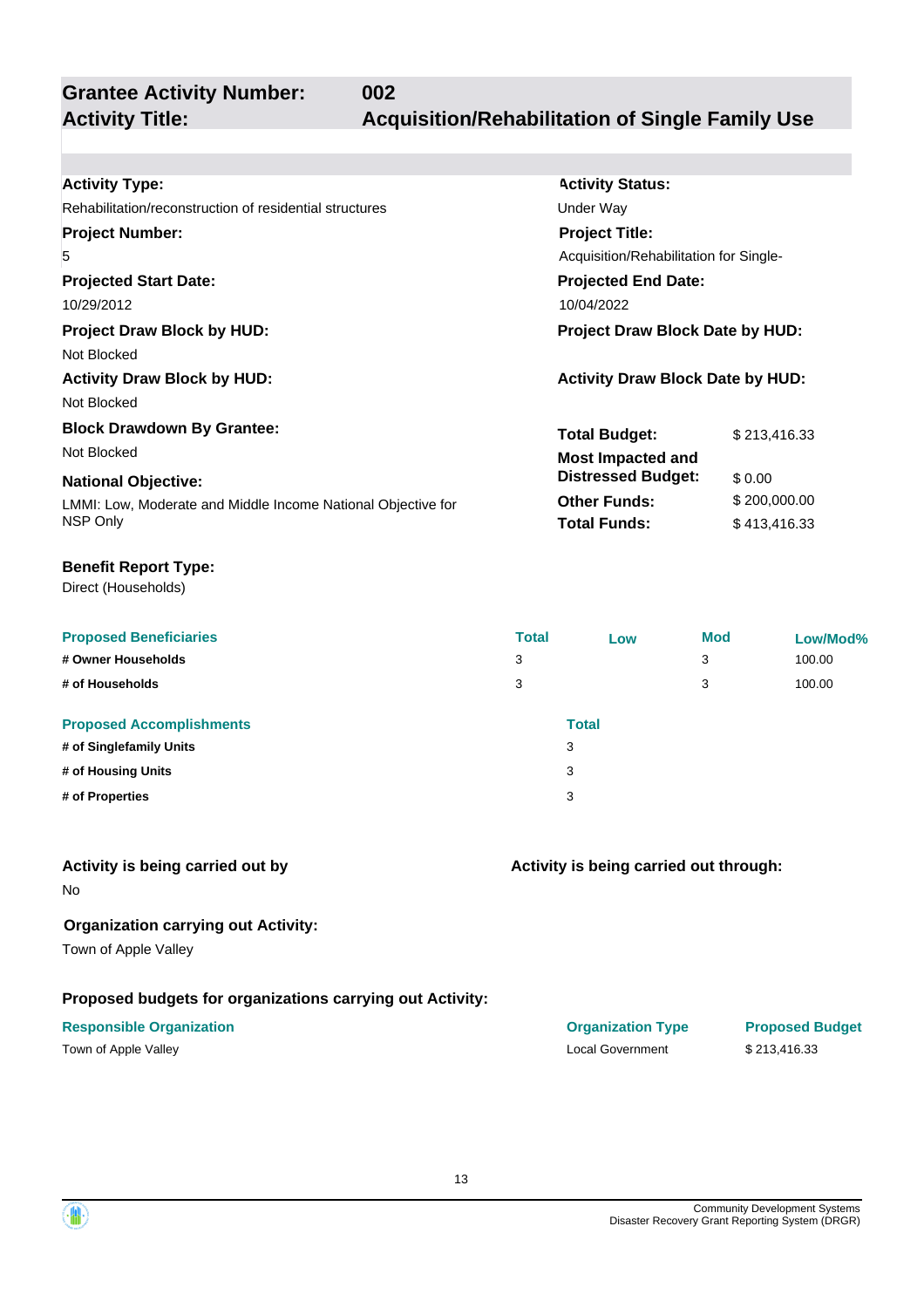**Location Description:**

Properties located within the NSP3 eligible areas

#### **Activity Description:**

Acquisition/Rehab of Single Family residences

| <b>Environmental Assessment:</b> | <b>COMPLETED</b> |
|----------------------------------|------------------|
|                                  |                  |

**Environmental** None

# **Action Plan Comments:**

| Reviewer - | Incomplete - plan is good as far as it goes, but there are no projects or activities. Rejected 3.28.11 jwy                                                                                                                                                                                                                                            |
|------------|-------------------------------------------------------------------------------------------------------------------------------------------------------------------------------------------------------------------------------------------------------------------------------------------------------------------------------------------------------|
| Reviewer - | Action Plan in DRGR is consistent with submitted paper version. Approved 3.30.11 jwy                                                                                                                                                                                                                                                                  |
| Reviewer - | Incomplete - Project was created but the individual activity tied to the project was not. Rejected. 10/19/12.                                                                                                                                                                                                                                         |
| Reviewer - | Substantial amendment to add acquisition/rehab for single family uses. Approved. 10/24/12. EOO.                                                                                                                                                                                                                                                       |
| Reviewer - | Technical amendment moving funds from Project 03 to Project 02 to facilitate the acquisition of vacant site for<br>future multifamily construction project. Approved. 2/13/13.                                                                                                                                                                        |
| Reviewer - | Rejected to make additional budgetary adjustments. EOO. 5/9/13.                                                                                                                                                                                                                                                                                       |
| Reviewer - | Technical amendment moving \$275K from Project 5 to Project 3. Approved. EOO. 5/13/13.                                                                                                                                                                                                                                                                |
| DiGruccio, | The Action Plan was amended to add some anticipated program income so that the budget for the<br>Acquisition/Rehab for Single Family Residences could be increased. A sale is anticipated for the first activity in<br>that project. An acquisition is in process for another property and funds will be needed shortly. Approved RMD.<br>$4/29/14$ . |
| DiGruccio, | Grantee adjusted the budgets and obligations to fund 2011 grant, activity 001 with the funds needed to complete<br>draws for those active projects. Approved. RMD. 5/9/14.                                                                                                                                                                            |
| DiGruccio, | Adjusted the budget amount. Approved. RMD. 9/23/14.                                                                                                                                                                                                                                                                                                   |
| Reviewer - | Grantee increased budget amount Project 5, Acquisition/Rehab for Single Family, Activity 002 by \$3916.33.<br>Approved. CVC. 09.29.2014                                                                                                                                                                                                               |